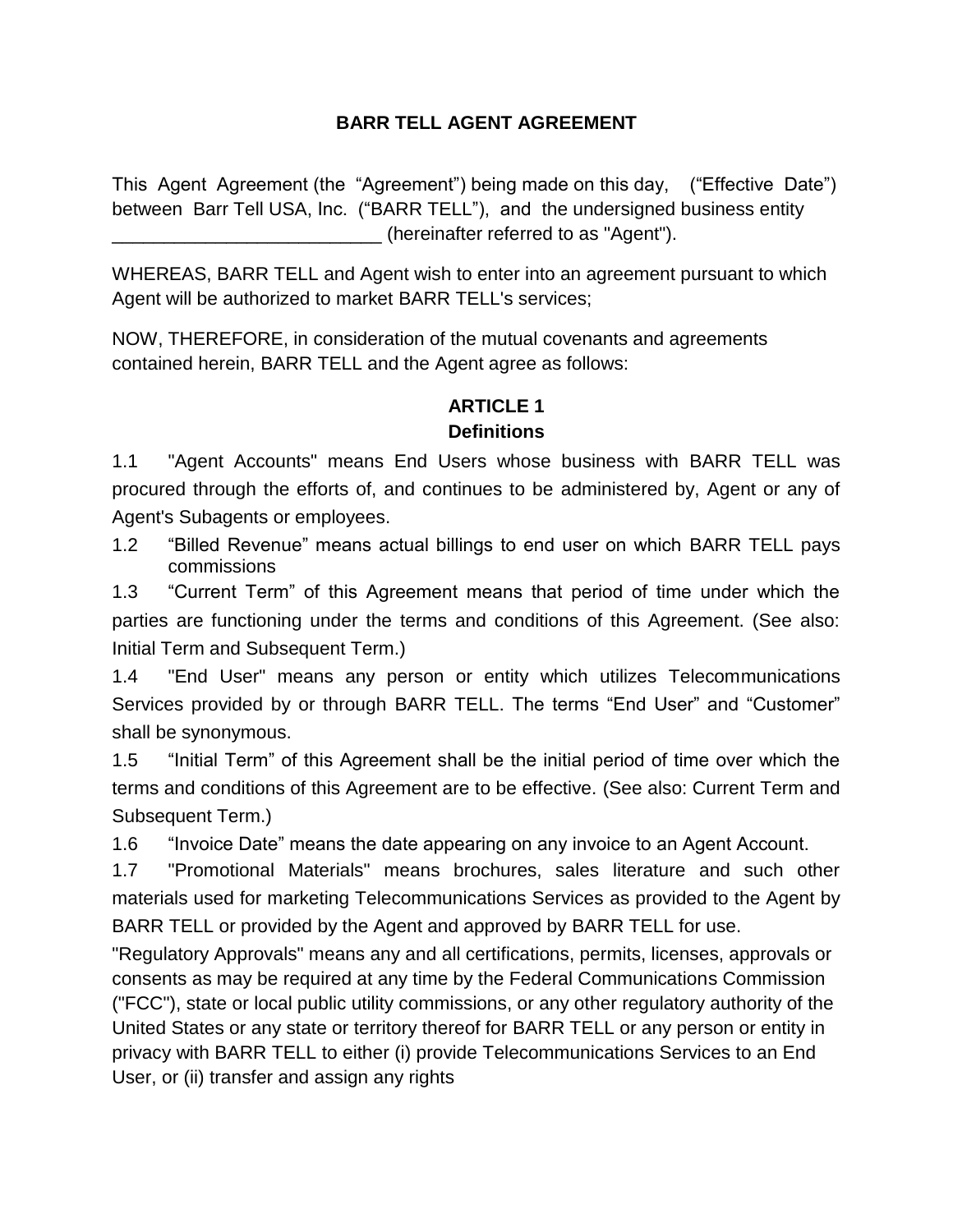1.8 or obligations under this Agreement.

1.9 "Subagent" means any person or entity who sells BARR TELL on behalf of the Agent.

1.10 "Subsequent Term" of this Agreement means the period of time immediately following any Current Term in which this Agreement had been effective. (See also, Current Term and Initial Term)

1.11 "Telecommunications Services" means telephone, telecommunications and other related or similar services as BARR TELL may make available to End Users.

#### **ARTICLE 2 Grant of Authority**

Except as restricted by this Agreement, the policies and procedures of BARR TELL and limitations imposed by Regulatory Approvals, Agent shall be authorized on a nonexclusive basis to market Telecommunications Services to all persons and entities in the United States. Agent shall be bound by and comply with policies and procedures issued by BARR TELL, as outlined in Agent Sales Handbook, as provided and updated from time to time on BARR TELL's website, and contained herein. Agent shall be given 30 days to review any changes in BARR TELL policies and procedures and if Agent does not approve of such changes, Agent may terminate this Agreement without penalty.

## **ARTICLE 3 Fees and Commissions**

3.1 Commissions payable to Agent are set forth in Schedule III.

3.2 With the exception of a final commission check, BARR TELL will not send commission checks until the amount of commission reaches \$50.00. For commissions under \$50, BARR TELL shall accrue Agent's commission until the amount reaches \$50, then send Agent the commission. Commissions will be paid on Billed Revenue of Agent's accounts.

3.3 Unless this Agreement is terminated as a result of cause on the part of Agent, appropriate Commissions to Agent shall be paid for as long as an Agent Account remains an End User for BARR TELL. Commissions to Agent shall cease should this Agreement be terminated as a result of Cause due to action or inaction of Agent, or should an End User cease to be an Agent Account. Termination for cause shall be any action or inaction by agent as defined in sections 6.2.2; 6.2.3; 6.2.4 and 6.2.5

## **ARTICLE 4 Relationship of the Parties**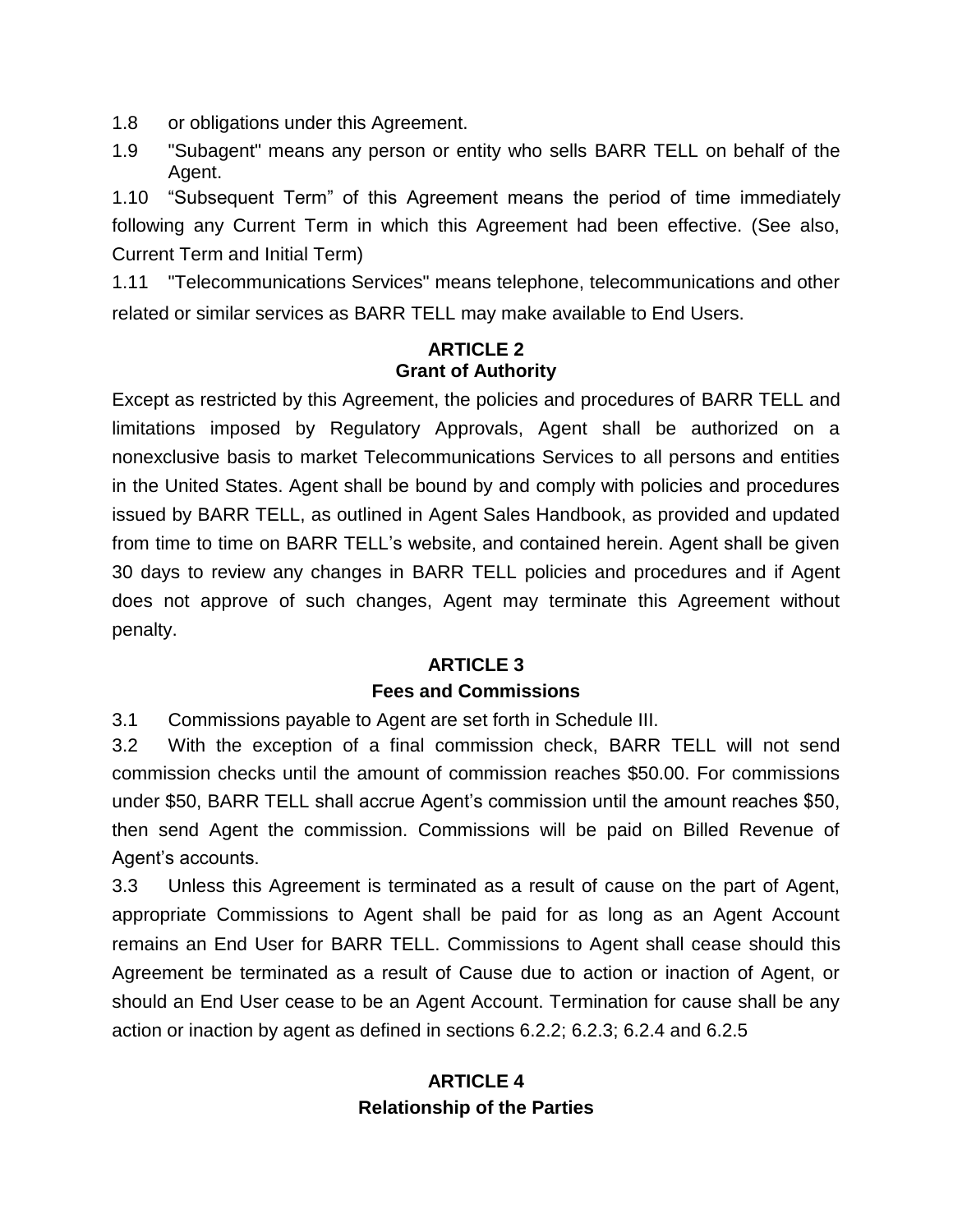4.1 Agent is an independent contractor and not an employee, franchisee, partner or co-venturer of or with BARR TELL. The Agent is solely responsible for its own business expenses, including, without limitation, all federal, state and local payroll taxes for itself and its employees. The Agent shall not represent or imply to any party that its has the power or authority to enter into a contract or commitment in the name of or on behalf of BARR TELL, or to otherwise bind BARR TELL, except as provided for herein. Agent shall have no title or interest in or to Agent's Accounts; such accounts are the sole and exclusive property of BARR TELL.

4.2 Limitation on Agent's Authority

4.2.1 Agent shall not market Telecommunications Services to any person or entity which Agent knows or discovers is an End User of BARR TELL and not one of the Agent's Accounts.

4.2.2 The Agent shall market Telecommunications Services in accordance with the scheduled rates, policies, restrictions and conditions prescribed by BARR TELL. Applications for service for Telecommunications Services ("Service Applications") shall be submitted in the form and with the information required by BARR TELL. The Agent shall make no representations and give no guarantees or warranties with respect to the Telecommunications Services, except as expressly authorized in writing by BARR TELL. Agent shall indemnify and hold BARR TELL harmless for any and all damages that may result from such unauthorized representations.

4.2.3 BARR TELL reserves the right to terminate service to any person or entity if BARR TELL determines such service is not in the best interests of BARR TELL. Except as permitted in writing by BARR TELL, Agent shall not modify the standard terms of any BARR TELL service agreement. If BARR TELL terminates service to any account sold by Agent, then Agent may move such account to any other carrier as they determine in their sole discretion without penalty.

4.2.4 The Agent shall forward to BARR TELL for processing all Applications for Service obtained from any prospective End User.

## **ARTICLE 5 Confidentiality**

The terms and conditions of this Agreement, and all non-public information regarding the business of BARR TELL or the Agent are confidential ("Confidential Information"). Without the prior written consent of the other, neither BARR TELL nor the Agent shall disclose to any other person or entity any Confidential Information of the other unless formally required by a court or governmental agency of competent jurisdiction. The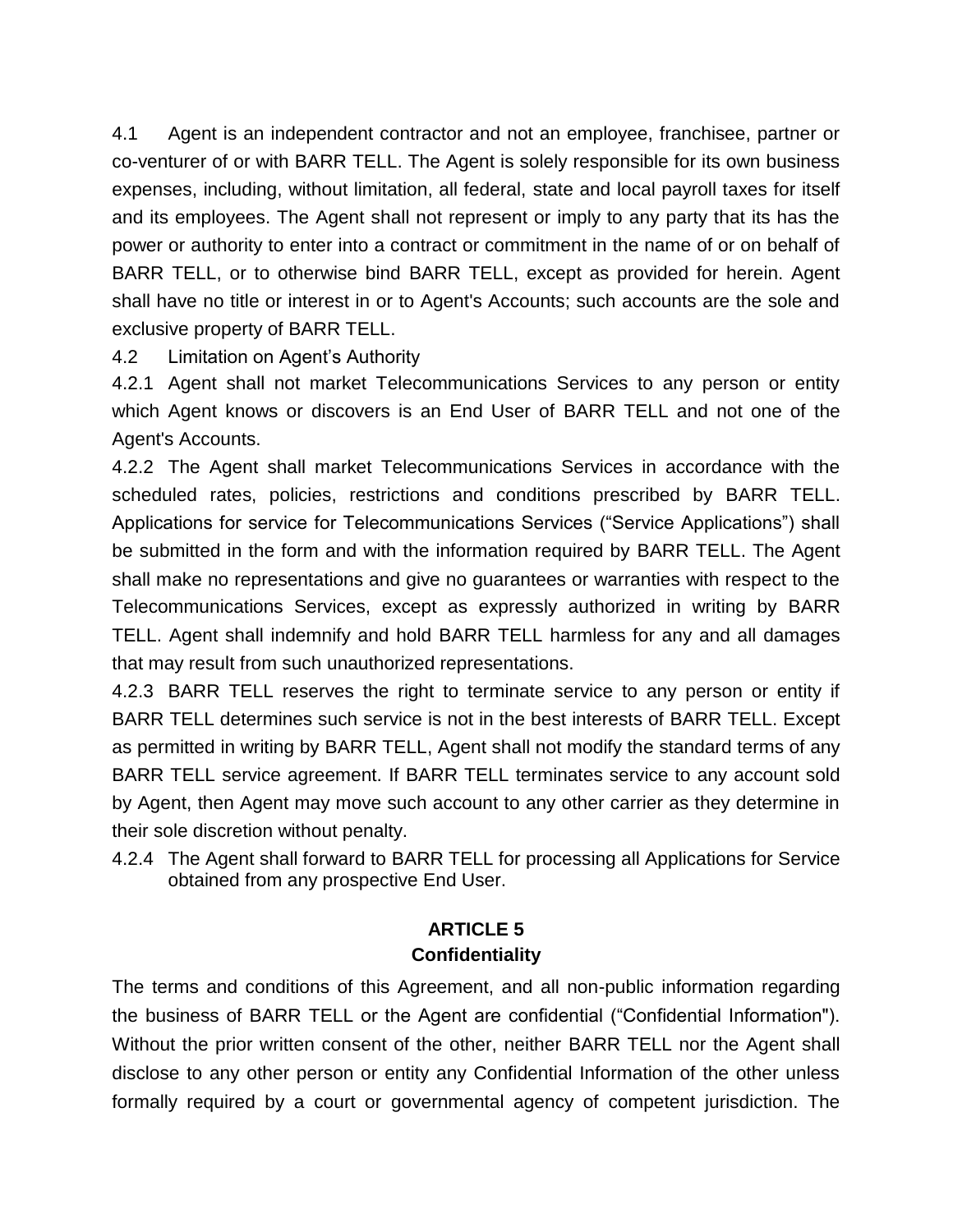provisions of this Article 5 shall remain in full force and effect after expiration or termination of this Agreement. Violation of the foregoing provision shall entitle the other party to injunctive relief without a showing of irreparable harm or injury and without bond.

## **ARTICLE 6 Term and Termination of Agreement**

6.1 This Agreement shall be for an Initial Term of five years commencing on the date of this Agreement. This Agreement will automatically renew at the expiration of any Current Term, for a Subsequent Term of five years unless any such automatic renewal is canceled by either party in writing and delivered to the other party not later than 60 days before the expiration of a Current Term.

6.2 Either Party may terminate this Agreement at any time, by written notice to the other Party, upon occurrence of any of the following:

6.2.1 The instigation of any action, suit or proceeding, or the adoption or issuance of any law, regulation, ruling or determination, including but not limited to any regulation, ruling or determination of the FCC or any public regulatory agency, which has a substantial likelihood of materially and adversely affecting the business of BARR TELL or the ability of BARR TELL to render all or a material part of the Telecommunications Services.

- 6.2.2 The willful misconduct or gross negligence of either Party which adversely affects the business or good name of the other Party.
- 6.2.3 Any material breach of this Agreement and the failure to cure such breach within thirty (30) days of written notice thereof.

6.2.4 Failure of Agent or any Subagent, employee, representative, contractor of Agent to comply with the policies and procedures of BARR TELL including, without limitation, those policies and procedures regarding letters of agency and the prevention of unauthorized switching of Telecommunications Services.

6.2.5 The insolvency or dissolution of either party.

6.2.6 The sale of all or any part of BARR TELL or its customer base.

6.3 Notwithstanding paragraph 6.1, Agent may terminate this Agreement at any time prior to the date six (6) months after the Effective Date of this Agreement, by written notice to BARR TELL. Such termination notice must be received by BARR TELL on or before the date six (6) months after the date of this Agreement.

6.4 Upon any expiration or termination of this Agreement, Agent shall immediately return to BARR TELL any and all manuals, reference information, policies and procedures, rate and commission plans and similar information.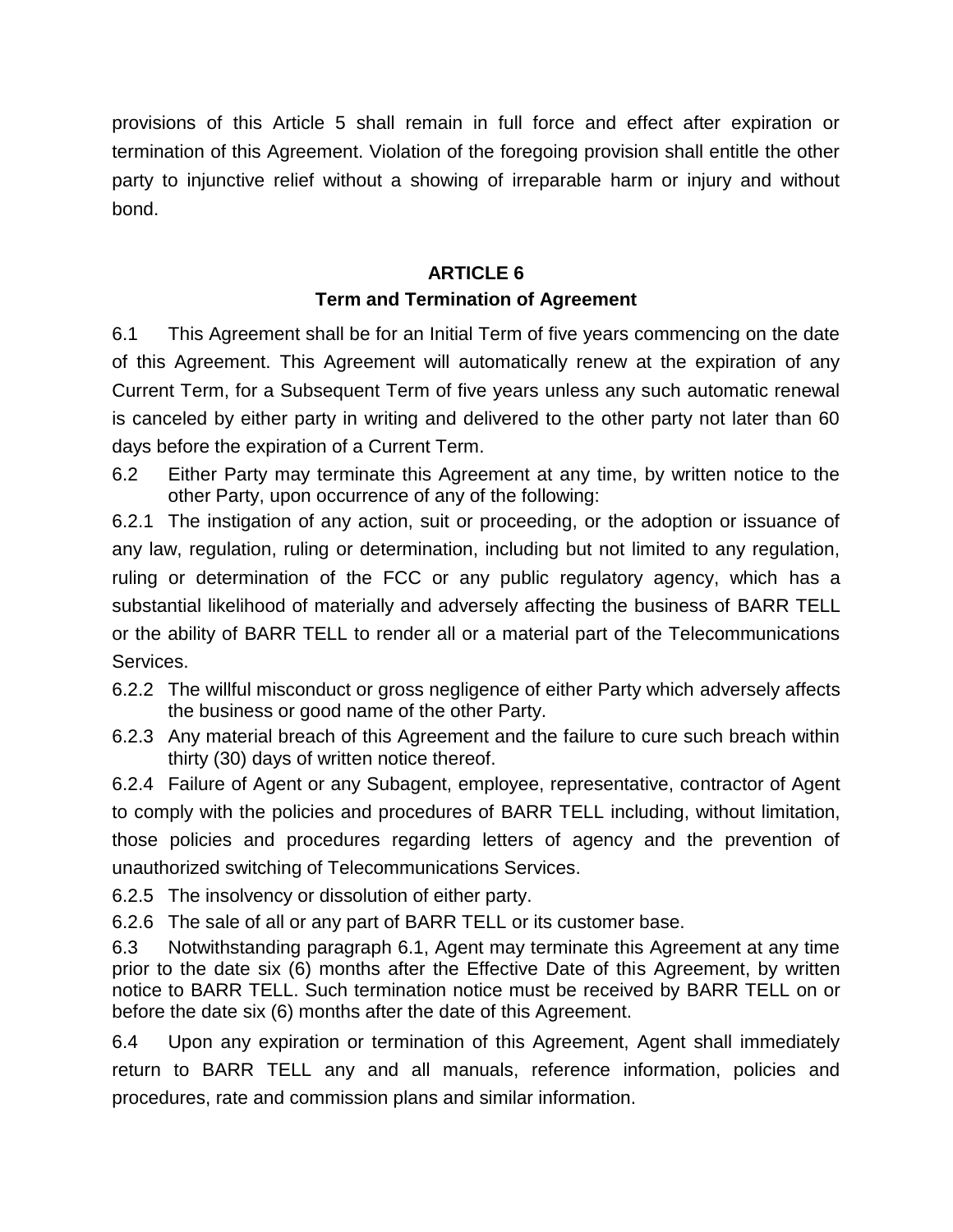- 6.5 Except as provided in Paragraph 3.3, BARR TELL shall pay commissions to Agents in the event of termination by either Party for as long as BARR TELL receives any revenue or payments from customers sold by Agent that remain Accounts of Agent.
- 6.6 In the event that either Party breaches this Agreement and fails to cure such breach within 30 days, the other Party may terminate this Agreement.
- 6.7 In the event, for whatever reason, Agent is in jeopardy of losing a BARR TELL End User as an Agent Account, Agent shall provide to BARR TELL, in writing, the right of first refusal to salvage said End User and such account will then become a house account of BARR TELL or if salvaged by another agent of BARR TELL will become the account of that Agent.
- 6.8 If after an initial 120 day ramp period, no new business has been submitted by Agent, this agreement shall be rendered null and void. An Agent in inactive status will no longer receive Agent Support Services but will continue to receive commissions on End User Accounts so long as the contract has not been terminated for Cause.

# **ARTICLE 7**

Not Used

## **ARTICLE 8 Miscellaneous**

8.1 If any part of this Agreement is held by any court or administrative agency to be prohibited by any law, regulation or rule applicable to this Agreement, the rights and obligations of the parties shall be construed and enforced to the greatest extent allowed by law, or if such part is totally unenforceable, as if this Agreement did not contain that particular part.

8.2 This Agreement shall in all respects be governed by and construed and enforced in accordance with the laws of the State of New York, including all matters of construction, validity and performance. Any action to enforce or interpret the terms of this Agreement shall be instituted and maintained under the jurisdiction of any qualified Court located in the City and State of New York, New York. The Parties hereby consent to the jurisdiction of such court and waive any objections to such jurisdiction. In any action or proceeding arising out of this Agreement, the Party prevailing in such action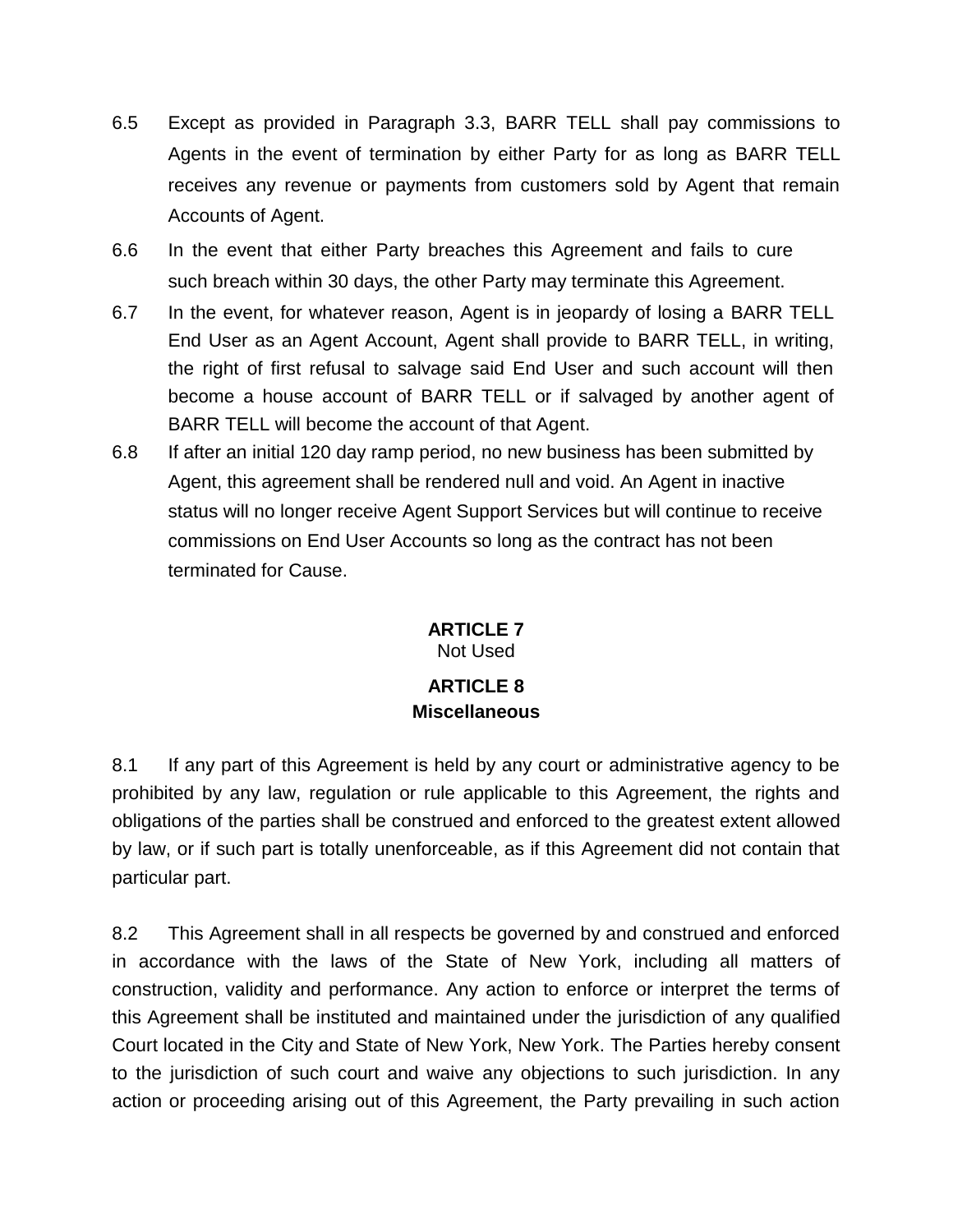shall be entitled to recover its reasonable attorney's fees and costs.

8.3 Any dispute or claim between the parties to this Agreement arising out of or relating to this Agreement or its breach or termination, which has not been resolved within thirty (30) days after either party shall notify the other in writing of such controversy (the "Dispute"), shall be finally determined by any qualified Court as mentioned in Section 8.2 and in effect on the date of this Agreement.

8.4 The Parties shall mutually indemnify, defend and hold each other and each other's officers, directors, employees and agents (an "Indemnified Party") harmless from and against any and all claims, demands, actions, losses, damages, assessments, charges, liabilities, costs and expenses (including, without limitation, attorney's fees and disbursements, penalties and interest) which may at any time be suffered or incurred by or be asserted against an Indemnified Party, on account or in connection with: (i) any default by or breach under this Agreement, (ii) any negligent acts or omissions of a Party or a Party's Subagent, employee, representative, or contractor, or (iii) the marketing, advertising, sales and promotional activities of a Party or a Party's Subagent, employee, representative or contractor, including, without limitation, charges of "slamming".

#### 8.5 Not used.

8.6 Subject to the prior written consent of BARR TELL, which consent shall not be unreasonably withheld, the Agent may transfer and assign all of its rights and obligations under this Agreement to any other person or entity. In the event of an assignment, the Agent's transferee shall be subject to all of the terms and conditions applicable to the Agent under this Agreement, and all of BARR TELL's rights with respect to Agents Accounts shall be unaffected thereby.

8.7 Any notice required or permitted hereunder shall be given in writing and shall be deemed effectively given upon personal delivery or upon deposit in the United States Post Office, by registered or certified mail with postage and fees prepaid, addressed to Agent at Agent's address shown on BARR TELL's records and to BARR TELL at the address of its principal corporate offices (Attention: President) or at such other address as such party may designate by ten (10) days' advance written notice to the other party hereto.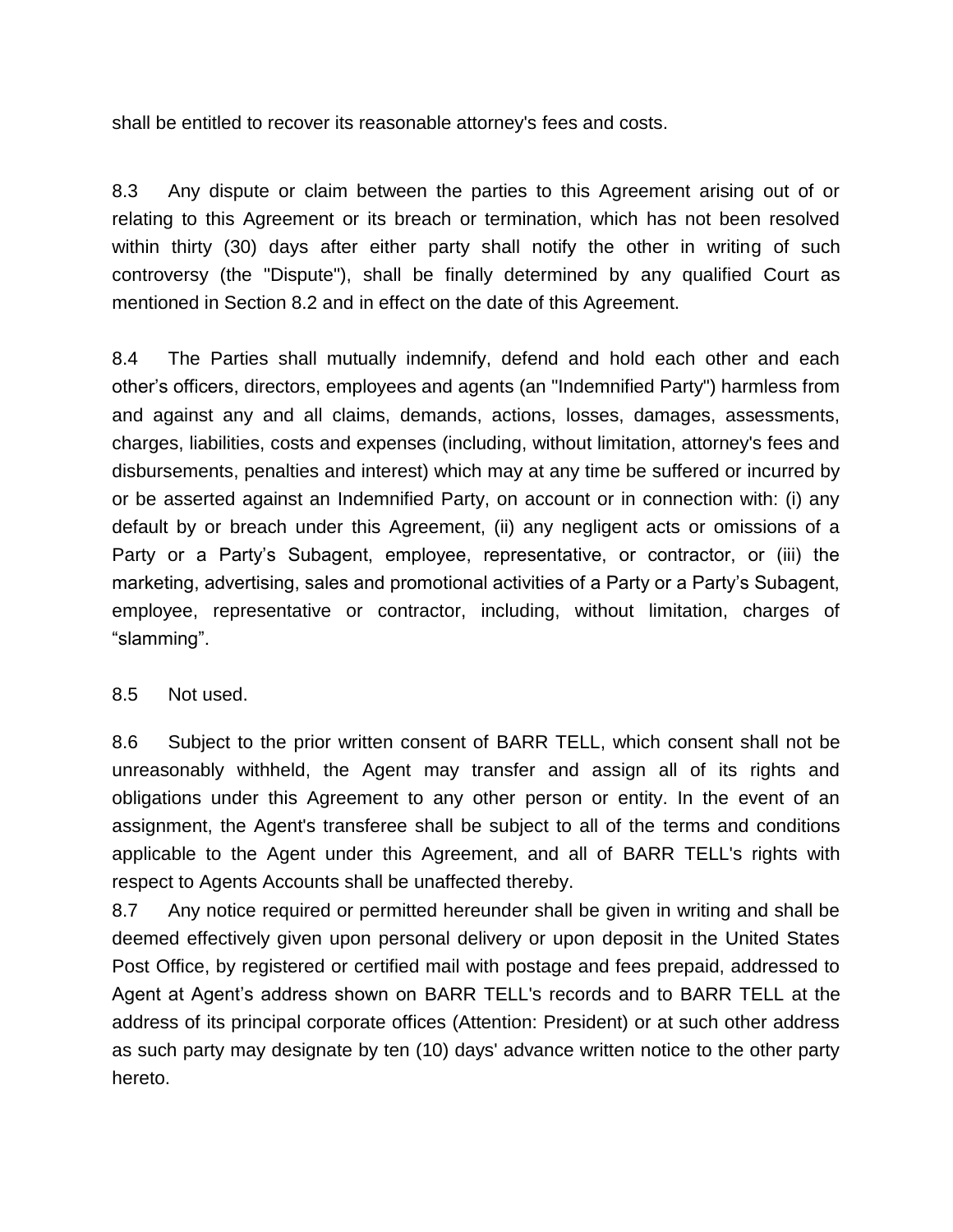8.8 This Agreement, together with any policies and procedures issued by BARR TELL from time to time, shall constitute the entire agreement of the parties and supersedes all prior understandings with respect to the subject matter hereof. No change, modification, addition or amendment of this Agreement shall be enforceable unless in writing and signed by the party against whom enforcement is sought. BARR TELL maintains the right to modify its policies and procedures on an as needed basis and without the prior consent or approval of the Agent.

8.9 BARR TELL warrants that its provision of Telecommunications Services will be in accordance with prevailing standards in the telecommunications industry, and BARR TELL will use reasonable efforts under the circumstances to remedy any delays, interruptions, omissions, mistakes, accidents or errors with respect to any part of such services.

8.10 THE FOREGOING WARRANTY AND REMEDIES ARE EXCLUSIVE AND IN LIEU OF ALL OTHER WARRANTIES OR REMEDIES, WHETHER EXPRESS, IMPLIED OR STATUTORY, INCLUDING, WITHOUT LIMITATION, IMPLIED WARRANTIES OF MERCHANTABILITY AND FITNESS FOR A PARTICULAR PURPOSE. IN THE EVENT OF ANY DEFECT WHATSOEVER IN THE TELECOMMUNICATIONS SERVICES, NEITHER BARR TELL NOR ANY THIRD PARTY PROVIDER OR OPERATOR OF FACILITIES EMPLOYED IN THE PROVISION OF ANY

PART OF SUCH SERVICES SHALL BE LIABLE TO THE AGENT OR ANY END USER FOR ANY DIRECT, INDIRECT, CONSEQUENTIAL, SPECIAL, ACTUAL, PUNITIVE OR ANY OTHER DAMAGES, OR FOR ANY LOST PROFITS OF ANY KIND OR NATURE WHATSOEVER.

8.11 Without the prior written consent of BARR TELL, the Agent shall not use, or authorize or permit any of its agents or representatives to use the name "Tri-M Communications, Inc." or "BARR TELL" or any other trademark or service mark used by, owned by or licensed to BARR TELL for any purpose, except on authorized Promotional Materials.

8.12 The Agent shall maintain at all times and at the Agent's sole expense, (i) comprehensive general liability insurance against claims for bodily and personal injury, death, property damage and other risks, and other risks commonly insured against by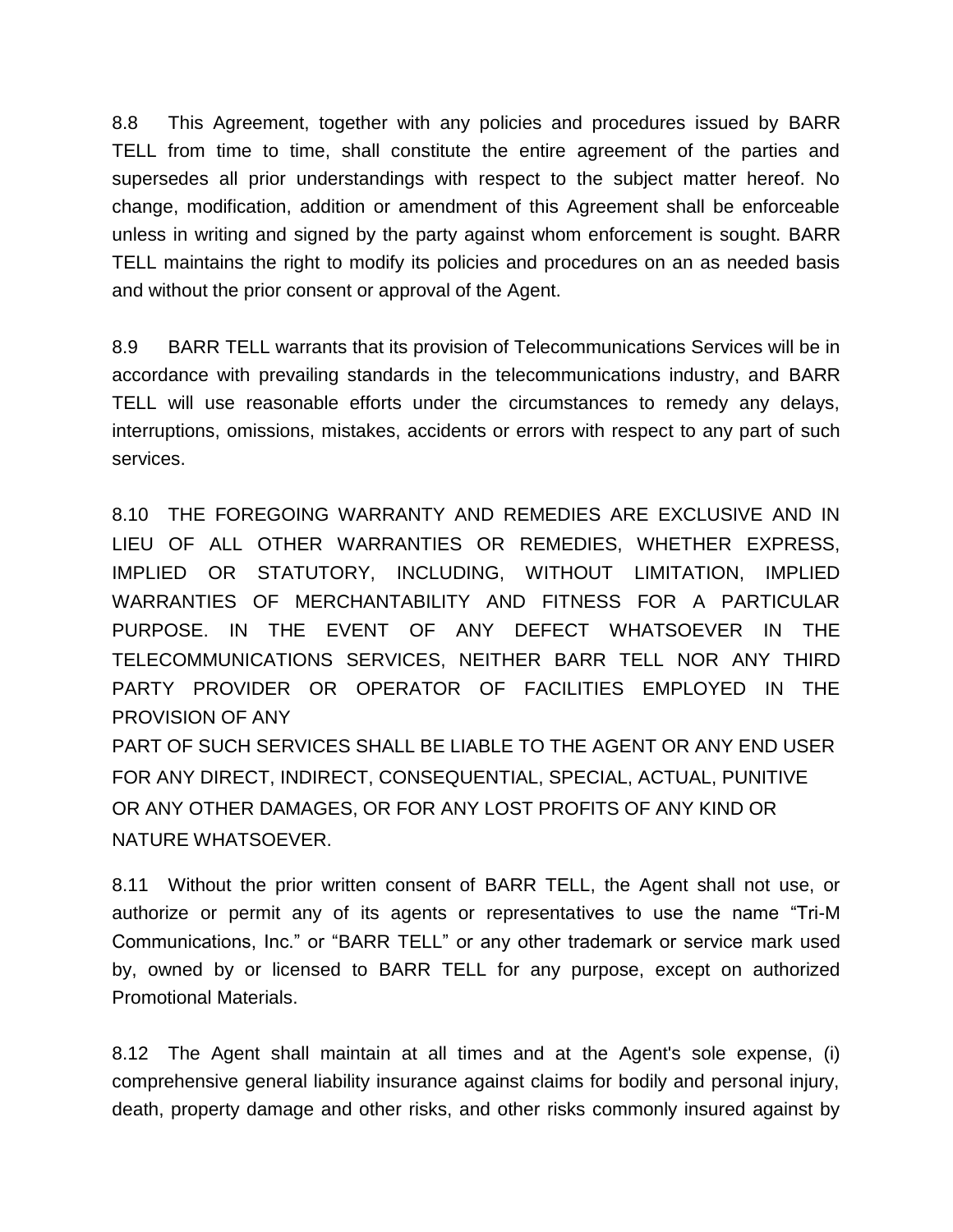businesses which are similar to that of the Agent's, and naming BARR TELL as an additional insured; (ii) Workers' Compensation, automobile and such other insurance policies as required by law or appropriate for the conduct of a business such as Agent's. Such insurance shall be carried in amounts, which are commercially reasonable for Agent's business.

8.13 **Force Majeure** If BARR TELL's performance is prevented in whole or in part by causes beyond BARR TELL's reasonable control, including but not limited to the "Causes" identified herein, then BARR TELL shall be excused from such performance on a day-to-day basis to the extent of such prevention, and the Agent shall likewise be excused from performance of its obligations on a day-to-day basis to the extent the Agent's obligations relate to the performance so prevented. The "Causes" shall include, but are not limited to, any acts of God, fire, explosion, vandalism, cable cut, storm or other similar occurrence; any law order, regulation, direction, action or request of the United States government or of any governmental department (including state and local governments or any government agency, commission, court, bureau, corporation or other instrumentality of any one or more of said government(s) or of any civil or military authority; any national emergency, insurrection, riot, war, strike, lockout, work stoppage or other labor difficulty; or any supplier failure, shortage, breach or delay. BARR TELL and the Agent shall use their best efforts to avoid, remove or terminate such Causes of nonperformance and both parties shall proceed to perform with dispatch whenever such Causes are removed or cease.

8.13 Agent has been afforded adequate opportunity by BARR TELL to review this Agreement and consult with legal counsel, and Agent has done so to the extent Agent has deemed necessary. Agent has thoroughly read, reviewed and fully understands to the satisfaction of Agent each and every term and condition of this Agreement. By affixing the signature below, Agent agrees to be bound by said terms and conditions and obtain the benefits of the Agreement.

8.14 This contract supersedes any prior contract between BARR TELL and Agent.

IN WITNESS WHEREOF, the parties hereto have executed and delivered this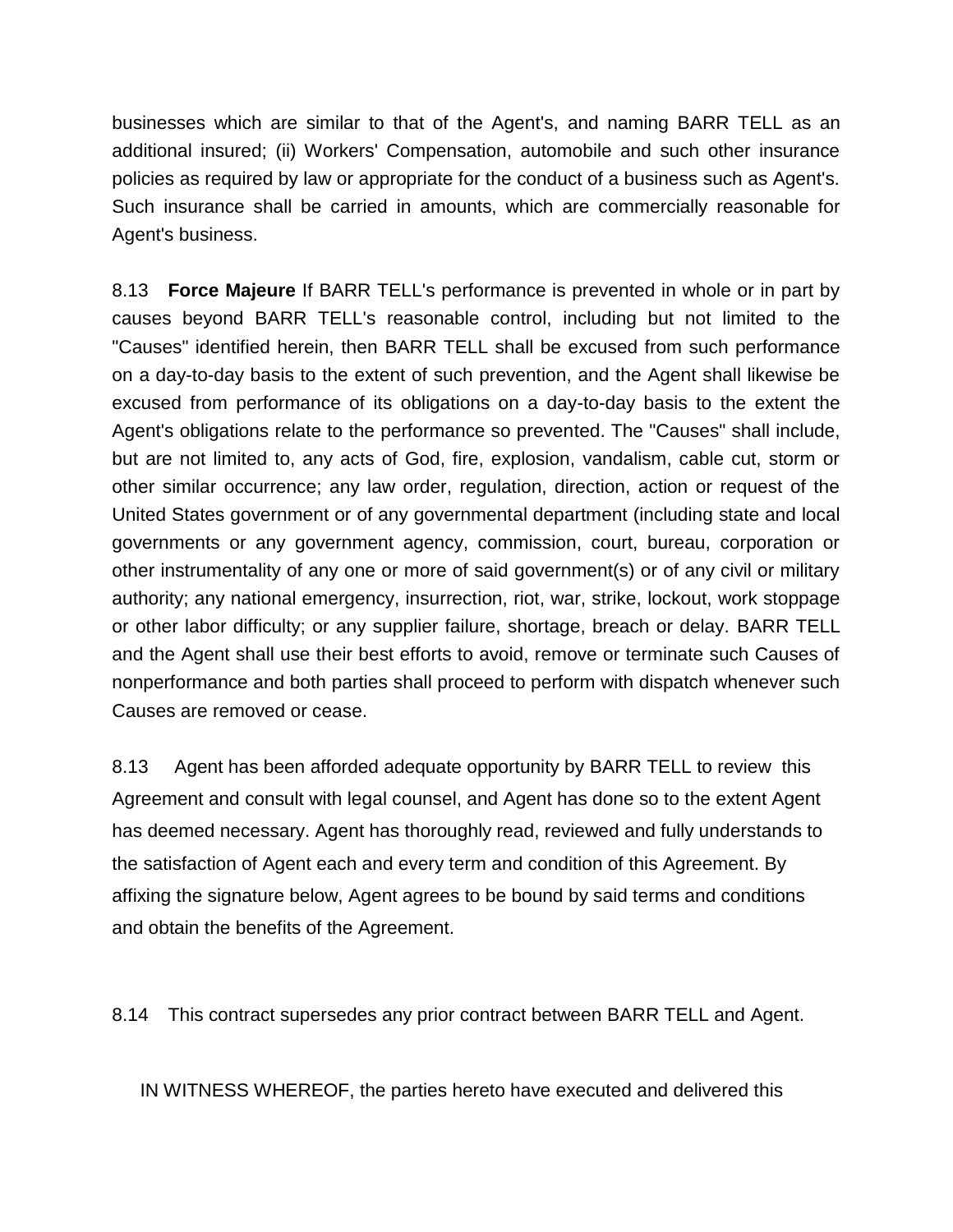Agreement as of the date set forth below.

Agent: **BARR TELL INC.** 

\_\_\_\_\_\_\_\_\_\_\_\_\_\_\_\_\_\_\_\_\_\_\_\_ \_\_\_\_\_\_\_\_\_\_\_\_\_\_\_\_\_\_\_\_\_\_\_\_\_\_

 Name Title: (Co. Name if signing as a Rep) Date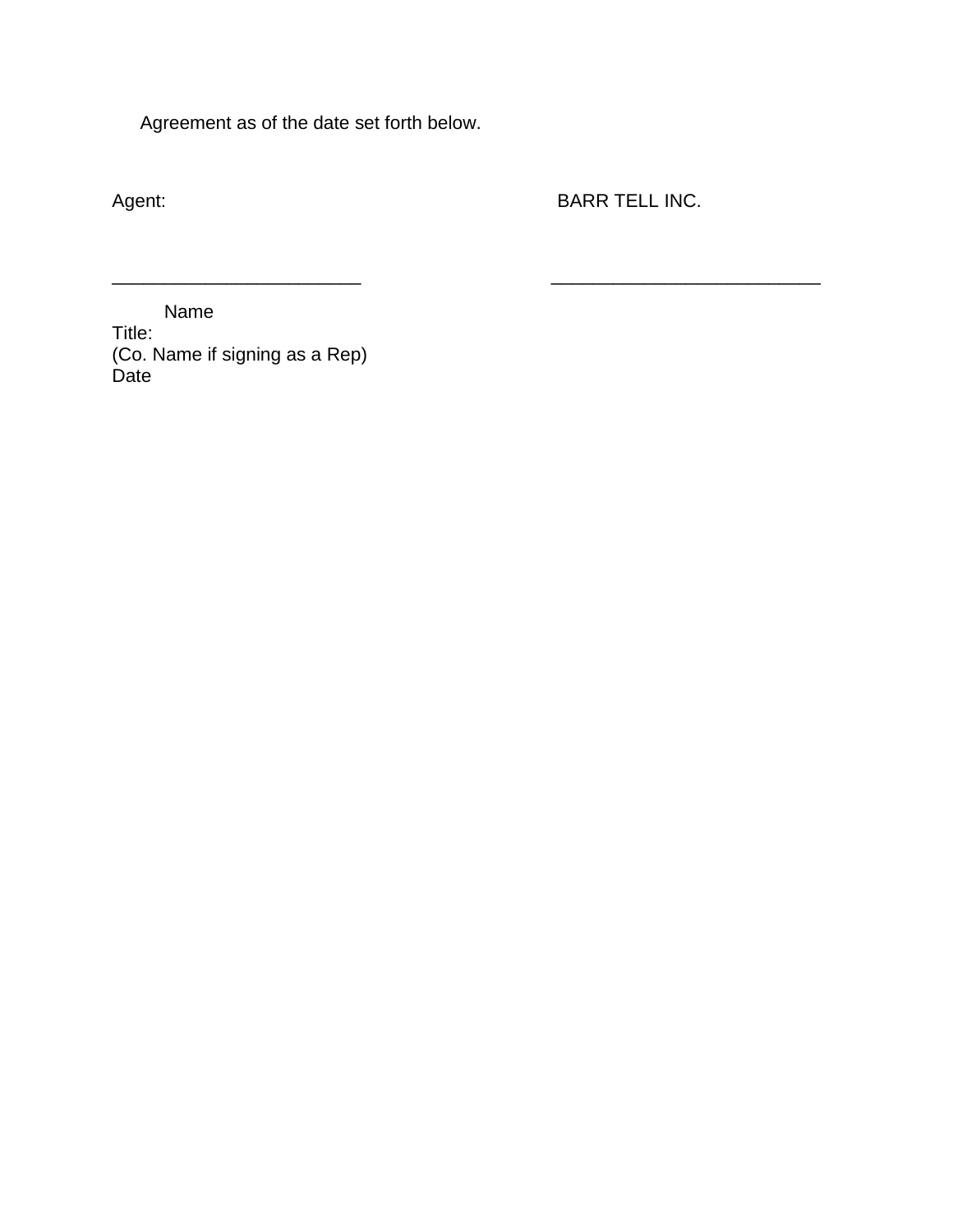## **Agent/Company Information:**

Name of Company Entity:

Type of Business Organization (check one) Partnership Corporation Sole Proprietorship

FEIN No. or SS No.

State of Incorporation (If applicable)

Address: City, State, Zip: Phone Number: Fax Number: E-mail:

Referring Agent: (If applicable)

Agent –User Name/Number: (If applicable)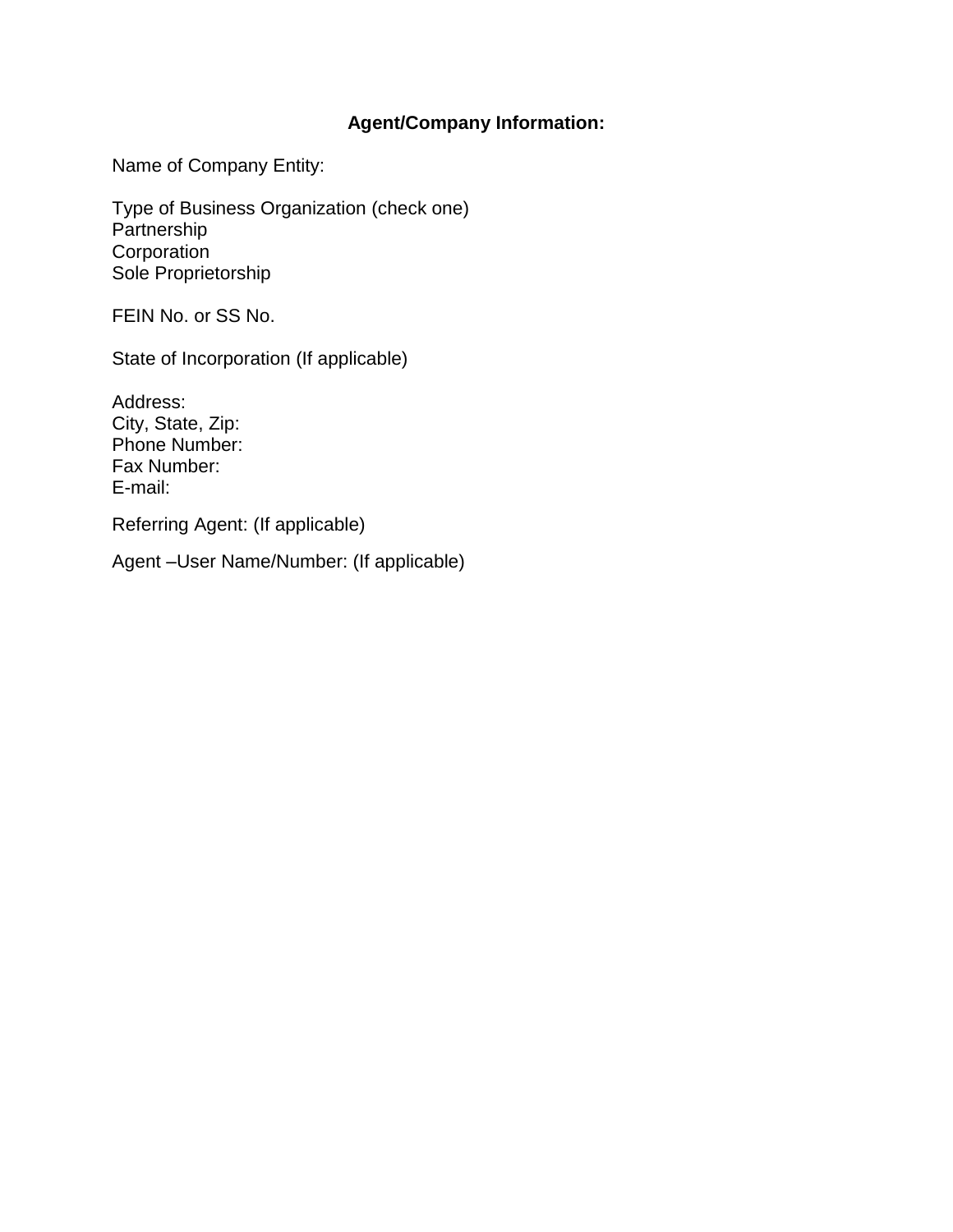#### **SCHEDULE I GENERAL INFORMATION**

Agent's Accounts will be billed monthly for service plus any applicable charges, interest, taxes or fees by BARR TELL or third-party vendors with whom BARR TELL has contracted.

I.1 BARR TELL shall provide the Agent with approved Telecommunications Service rates, fees and surcharges which Agent shall offer to Agent's Accounts for Telecommunications Services. BARR TELL may adjust its rates from time to time based on changes in cost, competitive pressures in the marketplace and other similar costs and expenses. Where more than one "plan" or price is specified for any service, the Agent may choose the plan or price to offer prospective End Users.

I.2 BARR TELL shall provide the Agent with monthly remittance reports containing itemized information with respect to the Agent's Accounts, including a calculation of the commission payment due the Agent for the reported month.

I.3 Commissions are set forth at Schedule III.

I.4 Any Agent's Accounts that maintain an unpaid balance for any reason (including, but not limited to, loss or theft of a calling card or misuse or abuse of services) 30 days after the invoice date, shall be considered "delinquent accounts" by BARR TELL. Agent shall provide reasonable assistance with pursuing delinquent amounts for collection and be responsible to BARR TELL for commissions paid on uncollected amounts, net of any recovery.

I.4.A Late Charges accrue at the maximum amount as allowed by state law, rule or regulation. Late Charges are due to BARR TELL for as long as the Agent Account remains on the BARR TELL network.

I.5 Not used.

I.6 Third Party Verification. For residential accounts in the states of California and Georgia, Third Party Verification shall be required for all Primary Interexchange Carrier changes, as required by law. Third Party Verification shall also be required for all Primary Interexchange Carrier changes if required by state law, rule or regulation. BARR TELL shall bear the expense of Third Party Verification via their contracted system.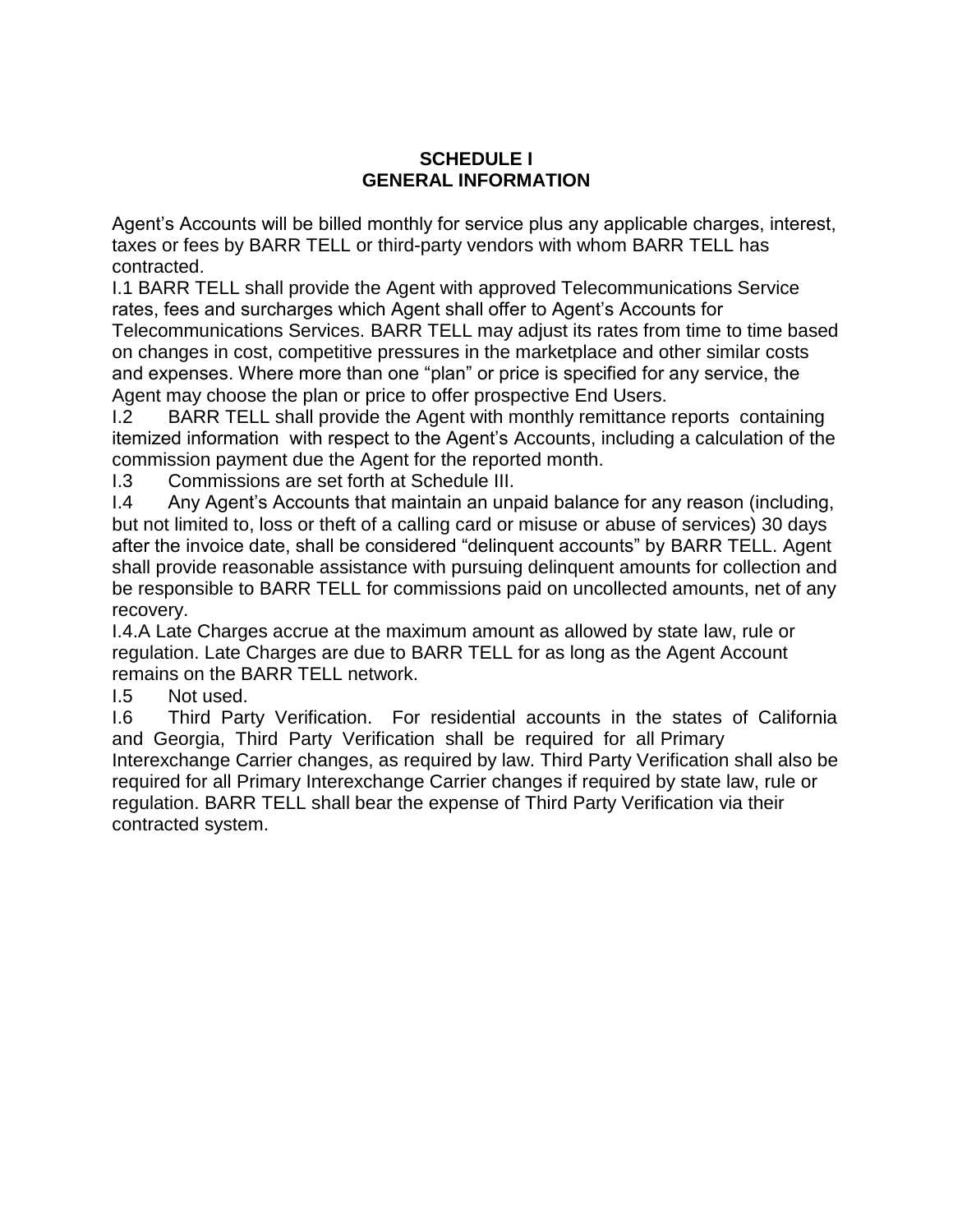#### **SCHEDULE II TELECOMMUNICATIONS SERVICE RATES, TAXES AND SURCHARGES**

Upon request by Agent, or upon request by Customer with approval by Agent, BARR TELL reserves the right in appropriate circumstances to move an account from one plan or program to another based on competitive pressures, volume commitments, services provided and other similar criteria. Similarly, as a result of competitive pressures, Agent may request that BARR TELL increase or decrease the Service Rates for any Agent's Accounts and, unless prohibitive within the confines of BARR TELL cost of service or regulatory constraints, BARR TELL shall honor such request subject to legal and regulatory restrictions. Any increase or decrease will not be effective until required regulatory authorization is received. Any change in Customer rate or plan may result in a change of the commission rate to Agent.

#### **SCHEDULE II-A SERVICES DESCRIPTION**

BARR TELL reserves the right to add or delete service plans from the following Services Description , and will notify Agent of any such additions or deletions. In instances where BARR TELL replaces existing service plans, all existing accounts will be "grandfathered" under the prior rate and commission schedules. Agent will receive new rate schedules at least seven business days prior to Effective Date. 1+ Switched and Dedicated – Presubscribed locations for direct outward dialing. 800 Switched and Dedicated – Presubscribed, direct inward dialing; toll free to calling party. Calling Card – Travel card for calling purposes utilizing other than presubscribed locations. International Calling Data Services Conference Calling Local Dial Tone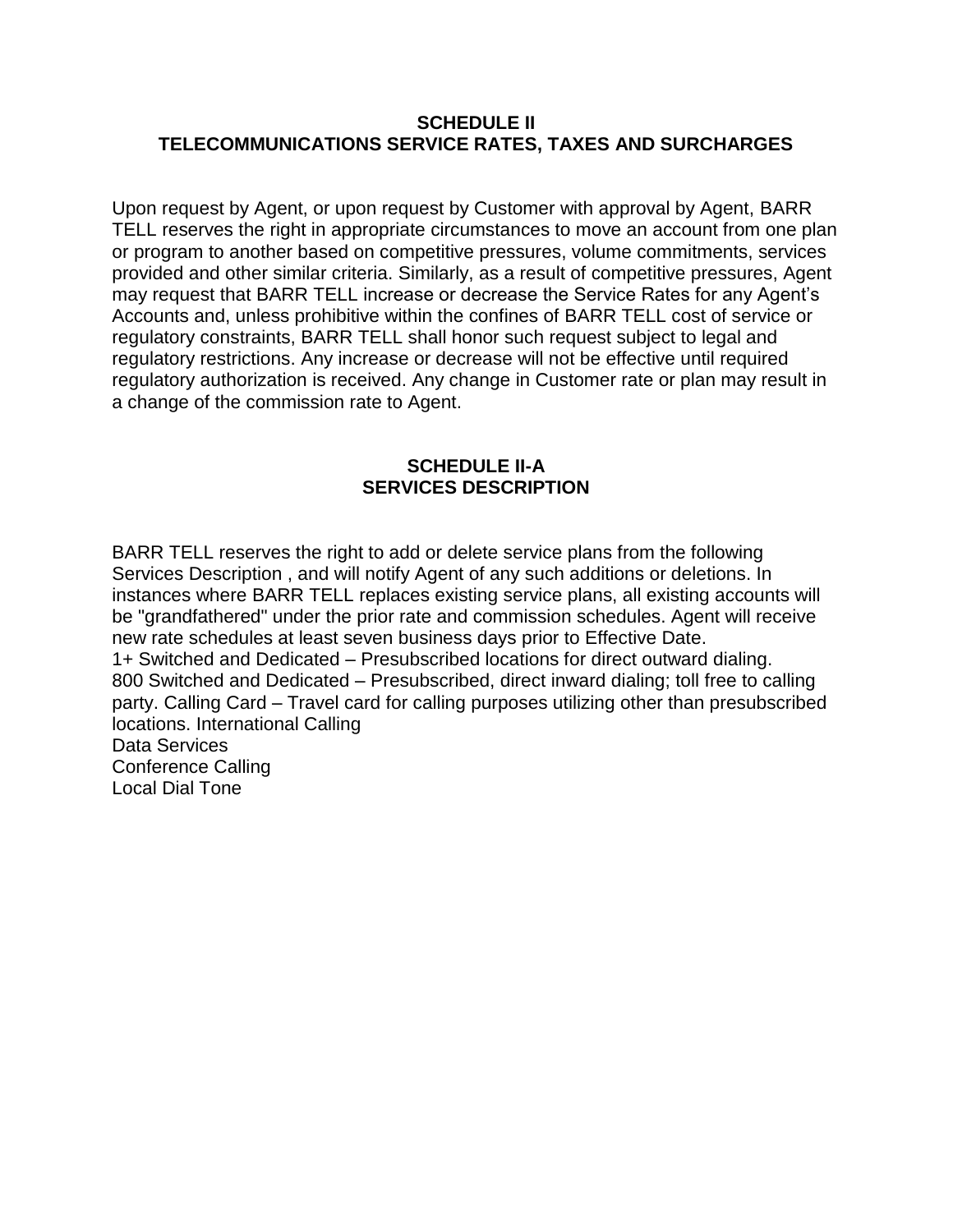#### **SCHEDULE III COMMISSION PLAN**

Commission will be paid on billed revenue less any credits (including bad debts) granted to customers. BARR TELL reserves the right to offset overpayment of commissions.

Commission Plans

Agent Commission is determined based on the Service Plan to which the Agent's End User Account is subscribed. Commission checks will be mailed to Agent within 21 days of the close of the billing cycle for which the commission is due.

Commission Overrides

Any agent who has monthly commissionable revenue in excess of \$50,000.00 will receive a 1% override on all commissionable revenue. Any agent who has monthly commissionable revenue in excess of \$100,000.00 will receive a 2% override on all commissionable revenue. The commission override will continue so long as the commissionable revenue exceeds the applicable override level.

Agents will not be permitted to combine accounts with other agents to achieve override levels. All other terms relating to commission accrual and payment, contained elsewhere in this agreement, will apply to the override commission. Any other override commission plan will be superseded by this plan.

BARR TELL reserves the right to exclude special pricing requests and promotional pricing from this override program.

Monthly Recurring Charge Not Used.

Delinquent Accounts

Agent and BARR TELL will be jointly responsible for collection of delinquent accounts. End User accounts that remain unpaid in any amount, for 60 days, or more, after the date of the invoice shall be deemed delinquent and disconnected from the BARR TELL network, unless BARR TELL, at its sole discretion, has satisfactorily arranged for payment of the unpaid amounts. Agent and BARR TELL will be jointly responsible for the collection of delinquent accounts. BARR TELL sends written notification to End User Accounts on the 30th and 45th days of non-payment status. BARR TELL notifies customer of pending disconnection of service on the 60th day of non-payment status. Agent has access to aging reports via BARR TELL's FTP site, which is updated daily as payments are posted. Agent agrees to assist BARR TELL when BARR TELL requests such assistance from Agent, which shall not include instituting legal proceedings. Bad debt accounts over \$100 will be sent to a collection agency, which retains a fee of 25% of money collected.

Upon notice to Agent of an uncollectible account, the commission previously paid on the amount not collected shall be deducted from future commission payments to Agent. Upon request from Agent, BARR TELL shall provide data supporting invoice amounts for which collection is sought.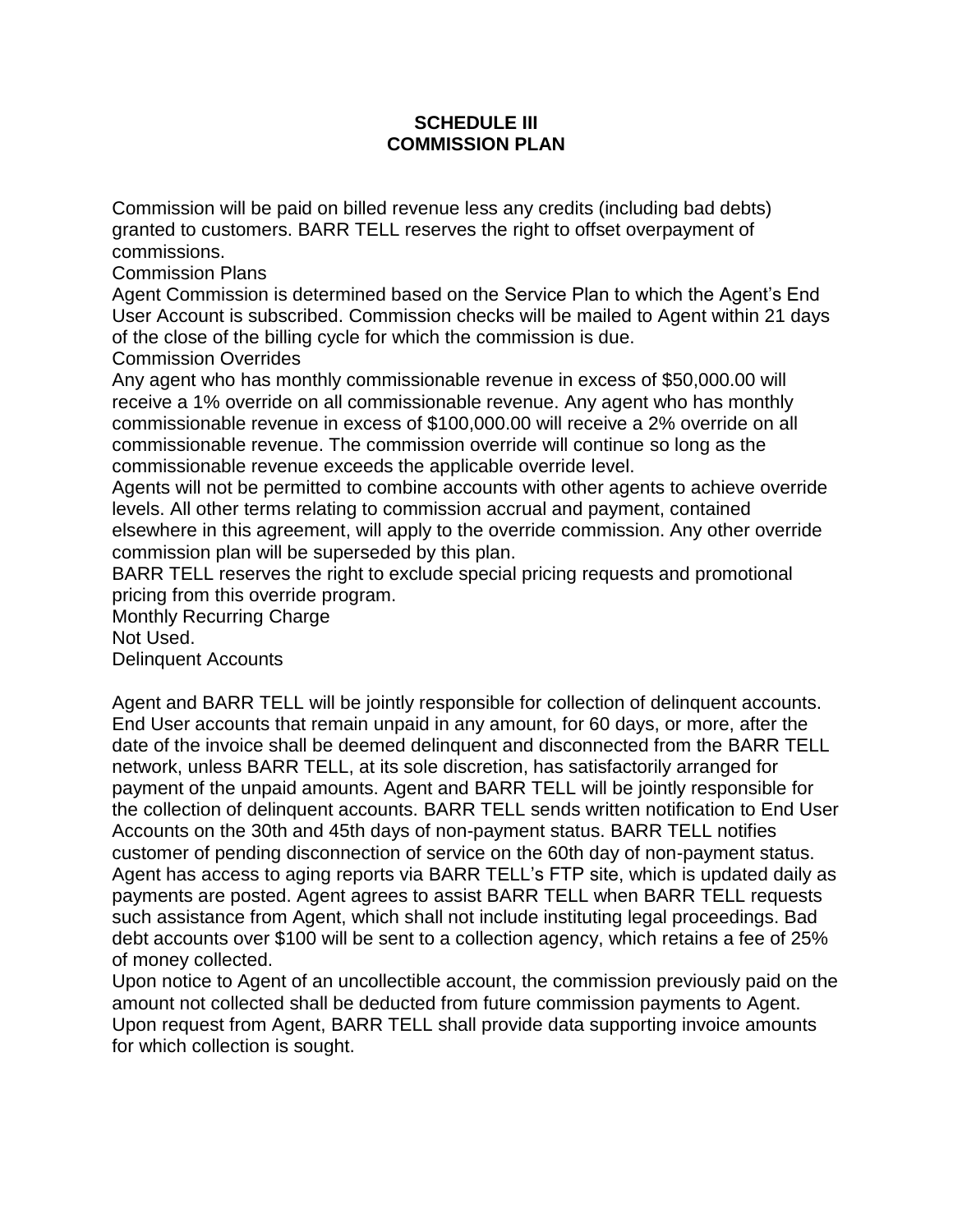#### **SCHEDULE IV NON INTERFERENCE OBLIGATION**

Agent and BARR TELL agree that Agent Accounts are the exclusive property of BARR TELL and constitute the Customer Base of BARR TELL. Agent has no proprietary interest in or right to the Customer Base. This Customer Base is the primary asset of BARR TELL and Agent agrees that no action or inaction by, or on behalf of, Agent shall occur that will detract from the value of the asset. Any such diminution in value to BARR TELL of the Customer Base by Agent shall constitute breach of the fiduciary responsibility of Agent to BARR TELL and subject this Agreement to immediate termination, for Cause, at the sole option of BARR TELL, and subject Agent to legal and equitable remedies available to BARR TELL.

Agent and BARR TELL fully understand that BARR TELL, at its sole discretion, may enter into a transaction involving the sale of the Customer Base, in whole or in part. Agent shall waive any and all legal or equitable remedies, including without limitation, injunctive relief, that would in any fashion hinder or delay any sale by BARR TELL. The purpose for such waiver is to prevent any single (or group) of Agents from interfering with the lawful transaction of BARR TELL's assets.

As consideration for Agent's commitment to a two-year non-interference obligation, BARR TELL shall enter into this Agreement.